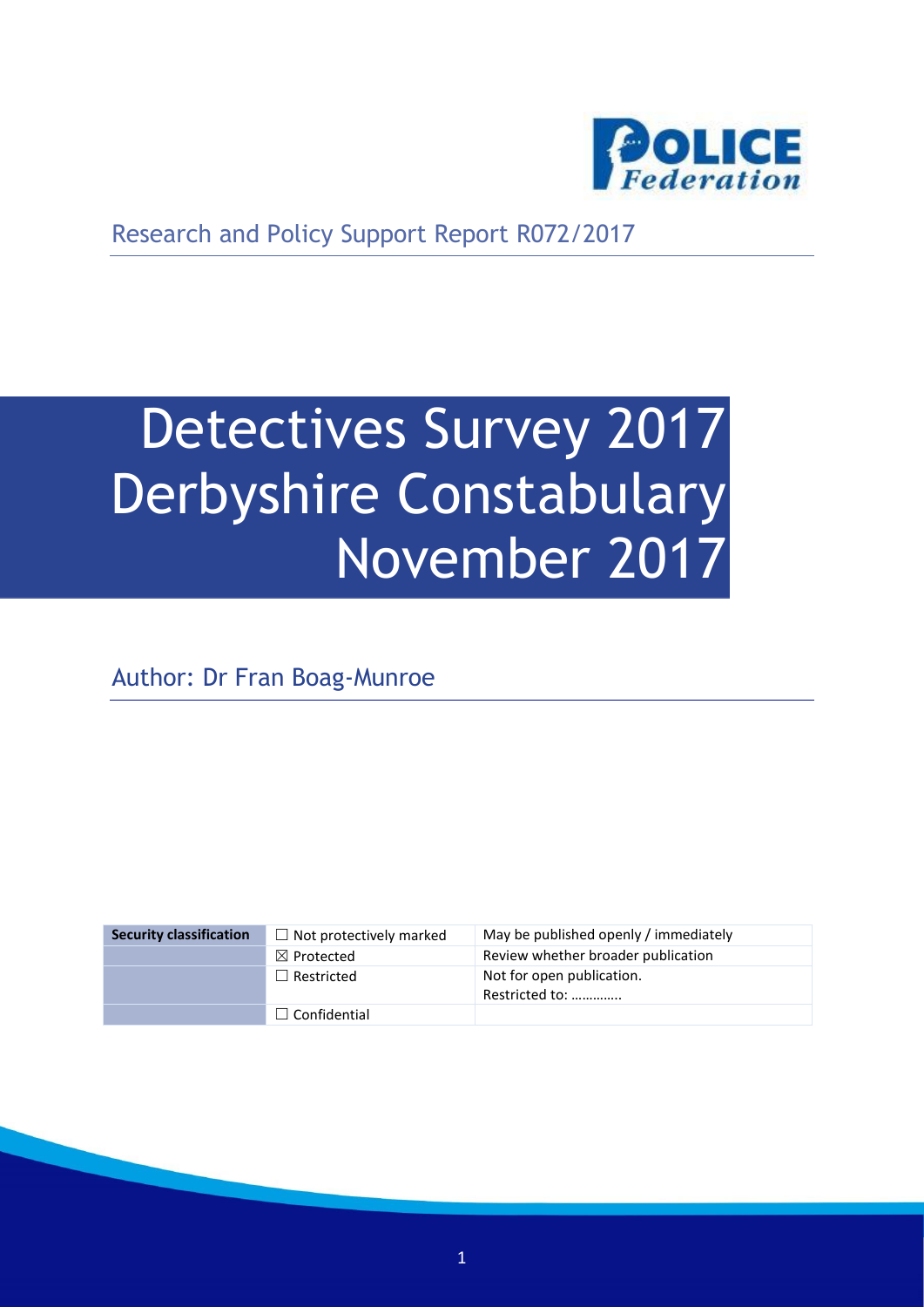#### **INTRODUCTION**

This report provides a summary of responses to the PFEW National Detectives Survey received from respondents in Derbyshire Constabulary in 2017.

Some of the questions asked in this year's survey were the same as in the 2015 National Detectives Survey; this allowed us to monitor any changes since the last time the survey was conducted. Other questions were new to 2017, to be able to look in more detail at the context in which detectives are currently working.

Where appropriate, details of average responses for the police service as a whole are also presented, differences between the national and local responses have not been tested statistically and therefore any differences reported are for guidance only and must be treated with caution.

#### **RESPONSE RATE AND RESPONDENTS**

The National Detectives Survey 2017 opened on 1st September 2017 and closed on 24th September 2017. During this time, detective officers were invited to attend via the Police Federation's National Membership Database, as well as via local Joint Branch Boards and the National Detectives Forum mailing list.

**48 responses were received from detectives in Derbyshire Constabulary**. There is still no accepted measure of the total number of detectives in England and Wales. It is therefore not possible to calculate a definitive response rate for the survey as a proportion of the total number of detectives. However, for comparison the number of responses received within Derbyshire Constabulary was higher than when this survey was last conducted in 2015, when 6 responses were received.

#### **IMPACT OF SERVICE CUTS**

**50% of respondents within Derbyshire Constabulary said that service cuts have had a major impact on their morale**; this was lower than the national average, where 56% detectives said that service cuts have had a major impact upon their morale.

In addition, **23% of respondents within Derbyshire Constabulary said service cuts have had a major impact upon their physical health and wellbeing, whilst 25% said that service cuts have had a major impact upon their mental health and wellbeing**. For comparison, in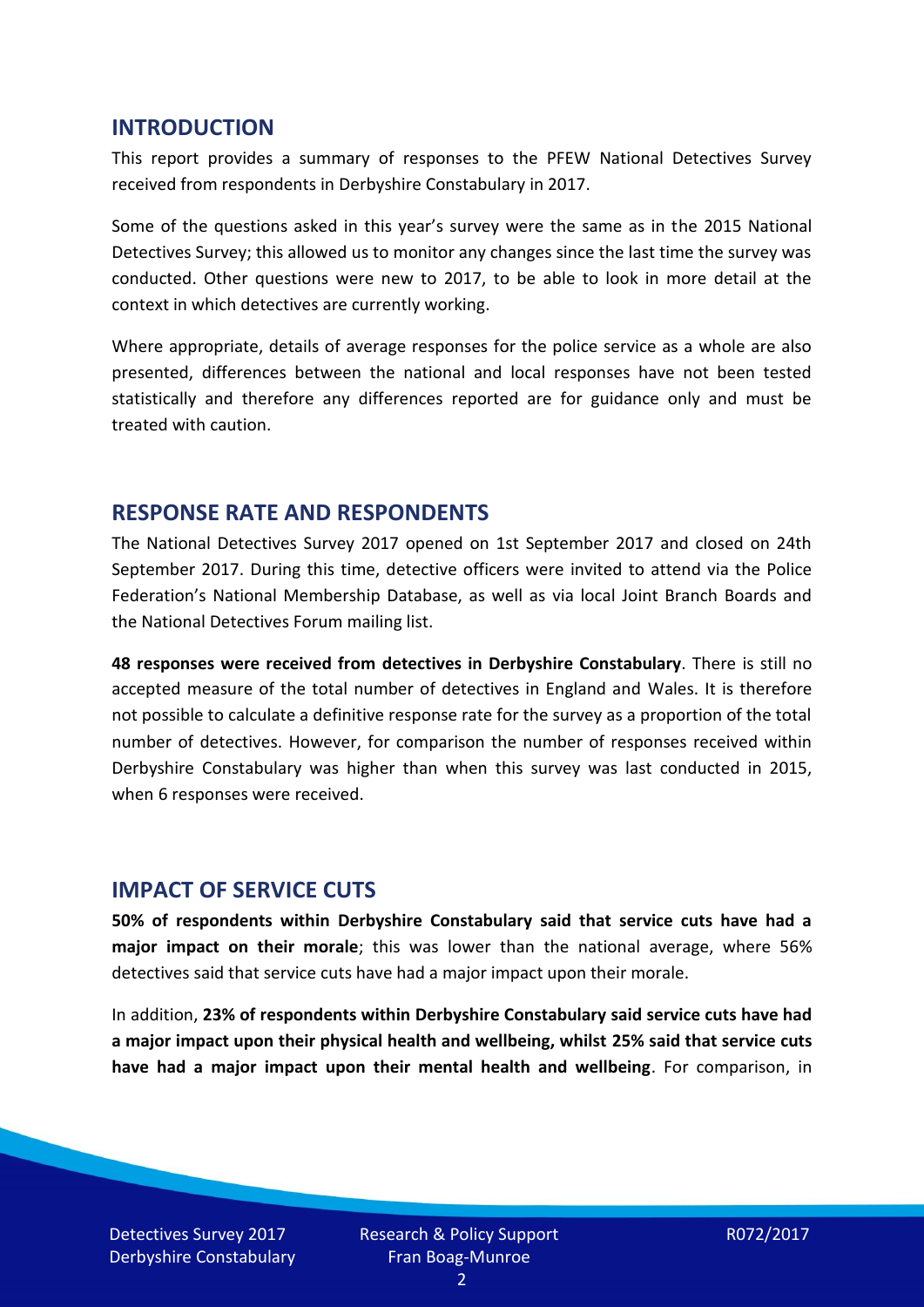England and Wales as whole 27% of detectives said that service cuts have had a major impact on their physical health and wellbeing and also on their mental health and wellbeing.

| How, if at all, have<br>service cuts affected | No impact | <b>Minor impact</b> | <b>Moderate</b><br>impact | <b>Major impact</b> |
|-----------------------------------------------|-----------|---------------------|---------------------------|---------------------|
| <b>Your morale</b>                            | 2%        | 15%                 | 33%                       | 50%                 |
| Your physical health and<br>wellbeing         | 17%       | 21%                 | 40%                       | 23%                 |
| Your mental health and<br>wellbeing           | 17%       | 19%                 | 40%                       | 25%                 |

**38% of respondents in Derbyshire Constabulary said that service cuts have substantially increased their overall workload; 51% said that service cuts have substantially increased how fatigued they feel; and 40% said that service cuts have substantially increased how stressful they find their jobs**. Comparison of these proportions in Derbyshire Constabulary to England and Wales as a whole can be found in the table below.

|                                    | <b>Derbyshire Constabulary</b>                          | <b>England and Wales</b>                                |
|------------------------------------|---------------------------------------------------------|---------------------------------------------------------|
| Your overall workload              | 38% substantially increased<br>(52% slightly increased) | 62% substantially increased<br>(32% slightly increased) |
| How fatigued you feel              | 51% substantially increased<br>(36% slightly increased) | 53% substantially increased<br>(38% slightly increased) |
| How stressful you find your<br>job | 40% substantially increased<br>(46% slightly increased) | 49% substantially increased<br>(41% slightly increased) |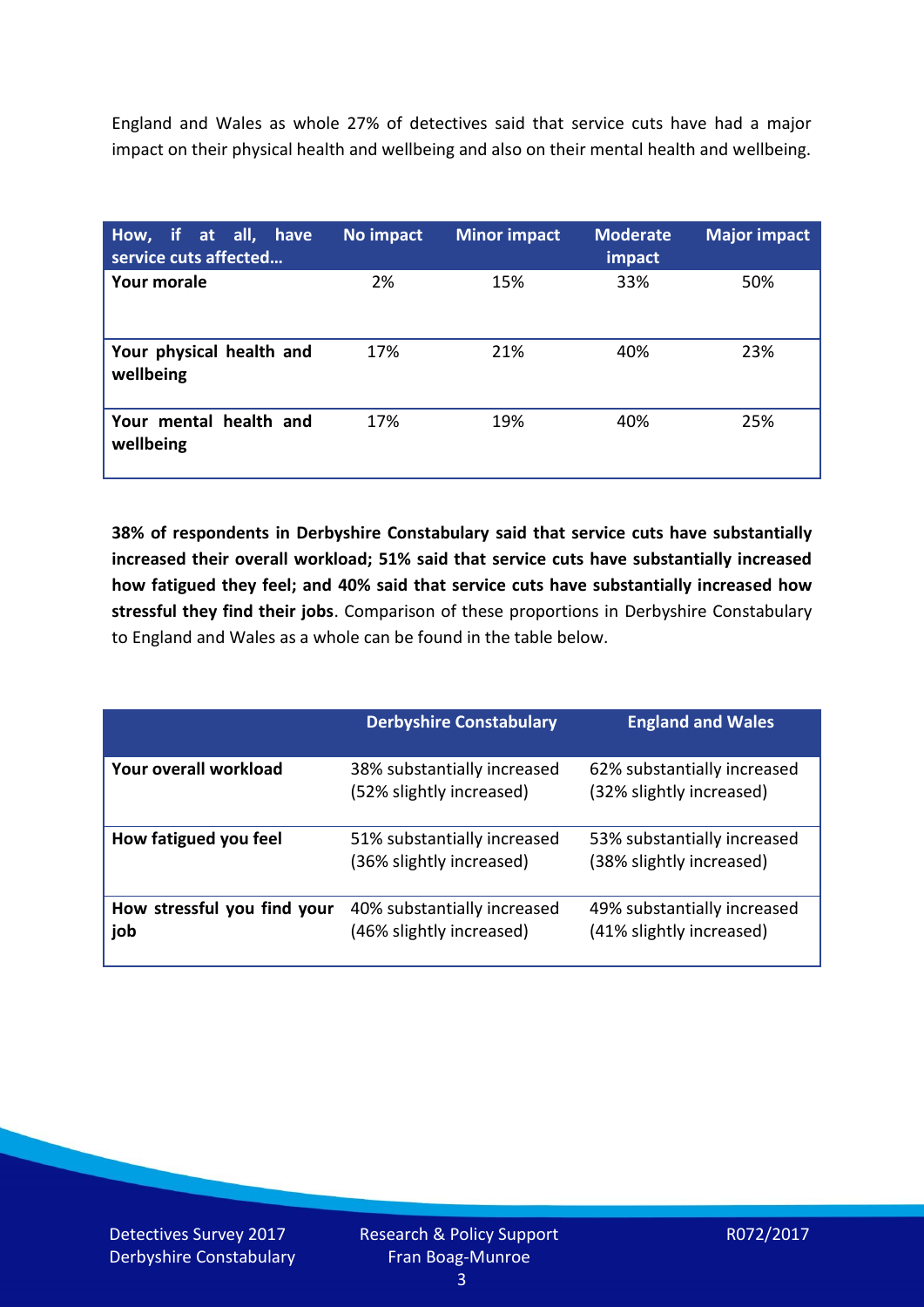### **WORKLOAD AND JOB DEMANDS**

**60% of respondents in Derbyshire Constabulary said that their workload in the last 12 months was either too high or much too high**. This is lower than the national average - in England and Wales as a whole, 76% of respondents said that their workload had been too high or much too high in the last 12 months.

50% of respondents in Derbyshire Constabulary said that their workload enabled them to provide the service needed to victims either most or all of the time; this compares to 27% of detectives in England and Wales as a whole. **The proportion of respondents in Derbyshire Constabulary who said that their workload enabled them to provide the service needed to victims either most or all of the time has not changed since 2015** when 50% of respondents felt that they could provide the service needed either most or all of the time.

In addition, 27% of respondents in Derbyshire Constabulary said that their workload enabled them to provide the service needed to witnesses either most or all of the time, in comparison to 22% of detectives in England and Wales overall. **The proportion of respondents in Derbyshire Constabulary who said that their workload enabled them to provide the service needed to witnesses either most or all of the time has decreased since 2015**, when 50% of respondents felt that they could provide the service needed either most or all of the time.

| Does your workload enable<br>you to provide the service<br>needed to? | <b>Never</b> | <b>Sometimes</b> | Most or all of the<br>time |
|-----------------------------------------------------------------------|--------------|------------------|----------------------------|
| <b>Victims</b>                                                        | 8%           | 42%              | 50%                        |
| <b>Witnesses</b>                                                      | 8%           | 65%              | 27%                        |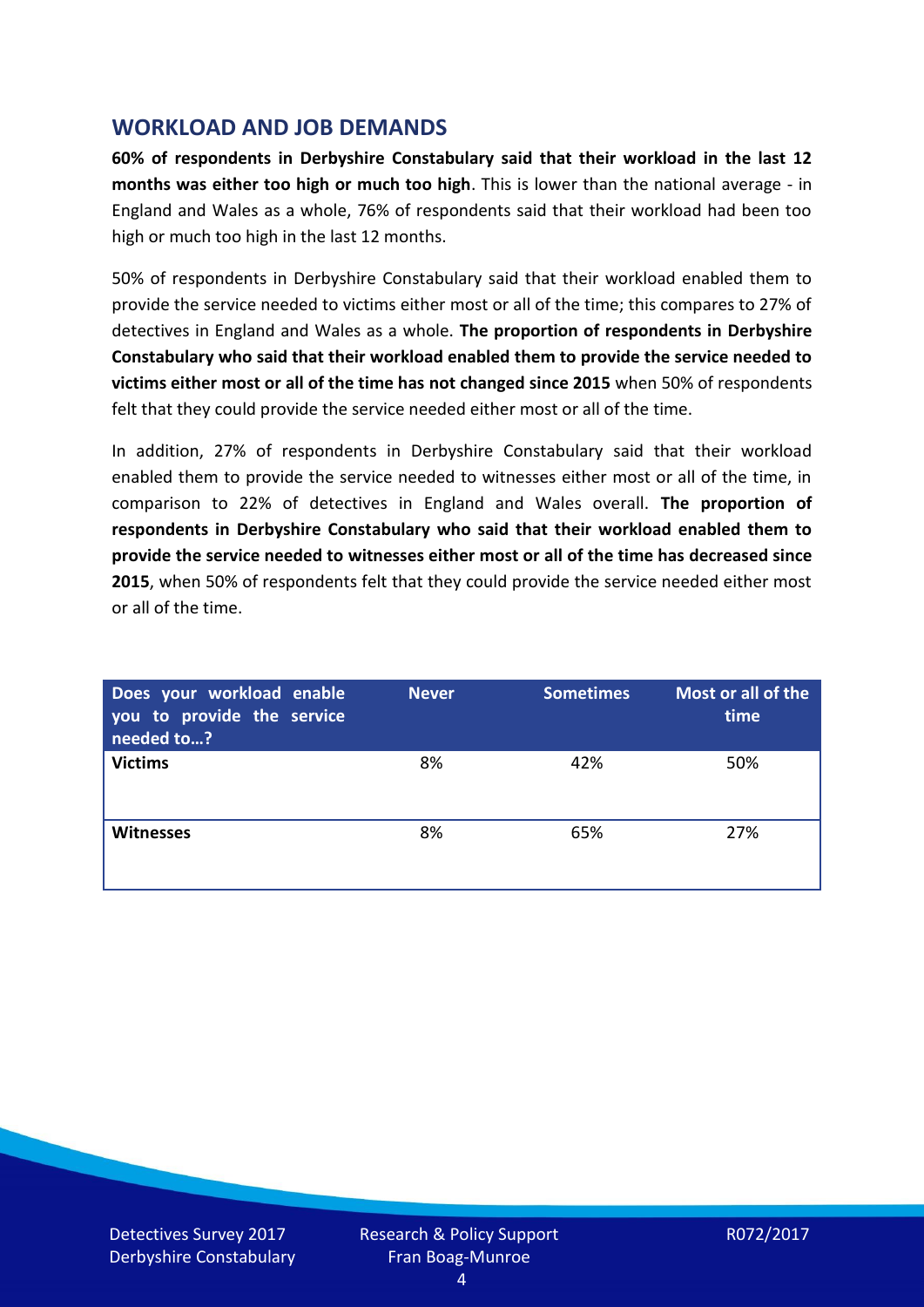#### **JOB RELATED STRESS**

In Derbyshire Constabulary, **46% of respondents said that they felt emotionally drained from work either most or all of the time**. Nationally, this proportion was 48%. The proportion of respondents in Derbyshire Constabulary who said that they had felt emotionally drained from work either most or all of the time has increased since 2015, when 17% of respondents said that they felt emotionally drained from work.

**46% of respondents in Derbyshire Constabulary said that their job was either very or extremely stressful**. This is the proportion of respondents who, in effect, report a nondiagnostic case of work-related stress within Derbyshire Constabulary.



In England and Wales as a whole 48% of detectives reported a case of work-related stress. Therefore **the proportion of respondents in Derbyshire Constabulary who reported a case of work-related stress was lower than the national average**. The reasons given by respondents in Derbyshire Constabulary for why they found their job stressful are presented below.

Detectives Survey 2017 Derbyshire Constabulary Research & Policy Support Fran Boag-Munroe

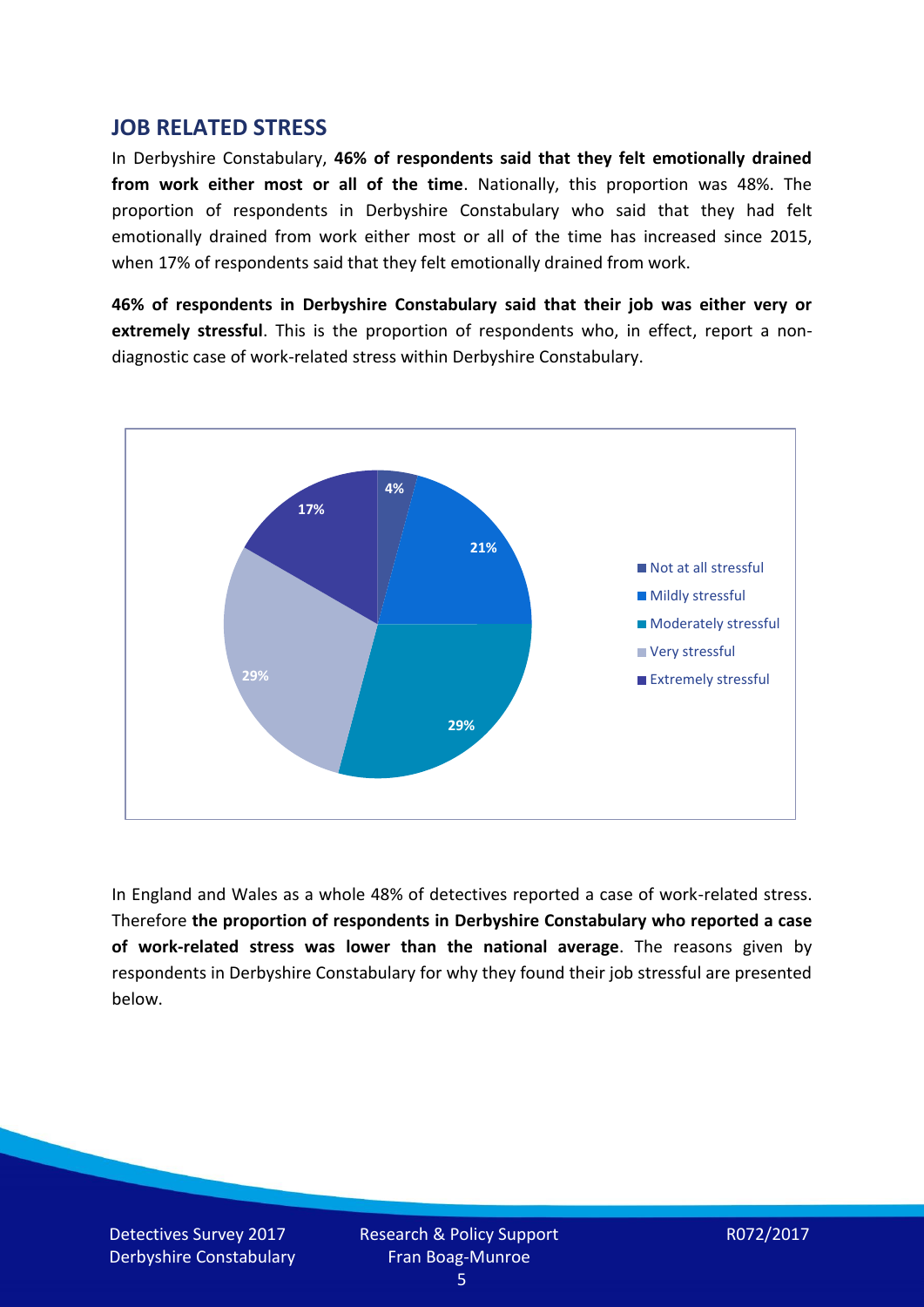| My job is stressful because                                                                | <b>Proportion</b><br>agreeing or<br>strongly | <b>Proportion</b><br>agreeing or<br>strongly |
|--------------------------------------------------------------------------------------------|----------------------------------------------|----------------------------------------------|
|                                                                                            | agreeing in<br><b>Derbyshire</b>             | agreeing in<br><b>England and</b>            |
|                                                                                            | <b>Constabulary</b>                          | <b>Wales</b>                                 |
| There are high levels of personal responsibility                                           | 92%                                          | 93%                                          |
| There aren't enough officers in my team/unit                                               | 77%                                          | 86%                                          |
| I feel like the general public and partner agencies often<br>have unrealistic expectations | 71%                                          | 82%                                          |
| The nature of my work is high-risk                                                         | 81%                                          | 80%                                          |
| I have a high workload                                                                     | 67%                                          | 80%                                          |
| There is frequent organisational change                                                    | 75%                                          | 79%                                          |
| My work is emotionally demanding                                                           | 65%                                          | 71%                                          |
| I don't have enough time to be able to do my job to a<br>standard of which I can be proud  | 58%                                          | 70%                                          |
| I am unable to meet all the conflicting demands on my<br>time at work                      | 54%                                          | 69%                                          |
| I am exposed to traumatic or distressing incidents and<br>material                         | 54%                                          | 64%                                          |
| I frequently have unrealistic time pressures                                               | 58%                                          | 61%                                          |
| There aren't enough opportunities for professional<br>development                          | 57%                                          | 57%                                          |
| I frequently have unachievable deadlines                                                   | 42%                                          | 57%                                          |
| I am often pressured to work long hours                                                    | 48%                                          | 51%                                          |
| My work-life balance is poor                                                               | 35%                                          | 43%                                          |
| I don't feel like I have enough support from<br>management                                 | 40%                                          | 40%                                          |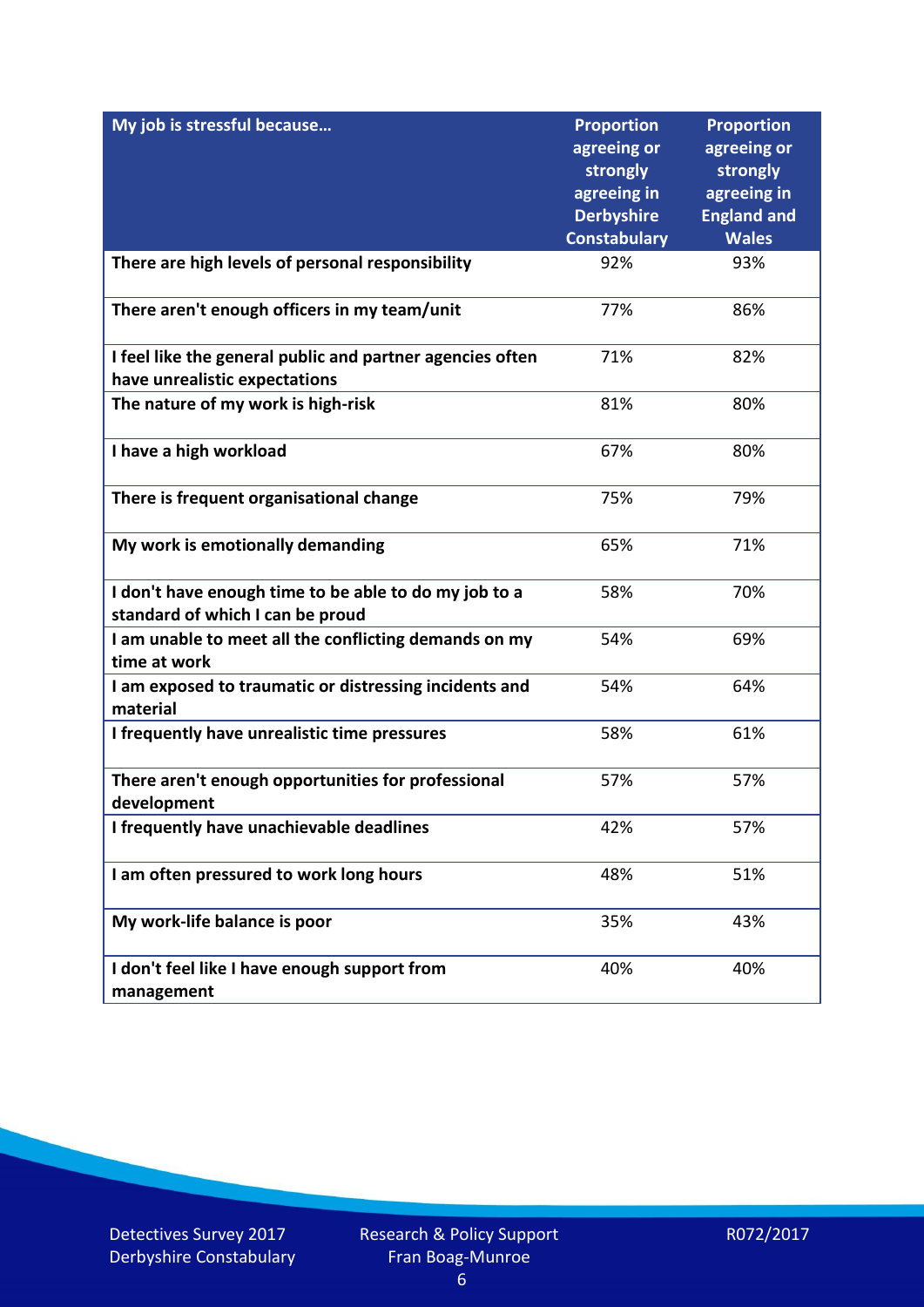# **ABSENCE AND ABSENCE BEHAVIOURS**

**Presenteeism** refers to a person attending work despite feeling that they should have taken sick leave due to their physical or mental health and wellbeing. **In Derbyshire Constabulary, 79% of respondents reported at least one instance of presenteeism associated with their physical health and wellbeing** in the last 12 months**; 50% of respondents reported at least one instance of presenteeism associated with their mental health and wellbeing**.

**Leaveism** refers to a person taking annual leave or rest days rather than sick leave for their physical or mental health and wellbeing. In the last year, **54% of respondents in Derbyshire Constabulary reported at least one instance of leaveism associated with their physical health and wellbeing**, whilst **33% of respondents in Derbyshire Constabulary reported at least one instance of leaveism associated with their mental health and wellbeing.**

Finally, **33% of respondents in Derbyshire Constabulary said that they had taken sickness absence due to their physical health and wellbeing** in the last 12 months. In addition, **6% of respondents said that they had taken sickness absence due to their mental health and wellbeing**.

Comparison of the proportions of respondents reporting presenteeism, leaveism and sickness absence in Derbyshire Constabulary with England and Wales as a whole can be found in the table below.

|                             |                                         | <b>Derbyshire Constabulary</b>        |                                         | <b>England and Wales</b>              |  |
|-----------------------------|-----------------------------------------|---------------------------------------|-----------------------------------------|---------------------------------------|--|
| At least one<br>instance of | <b>Physical health</b><br>and wellbeing | <b>Mental health</b><br>and wellbeing | <b>Physical health</b><br>and wellbeing | <b>Mental health</b><br>and wellbeing |  |
| Presenteeism                | 79%                                     | 50%                                   | 71%                                     | 54%                                   |  |
| Leaveism                    | 54%                                     | 33%                                   | 42%                                     | 33%                                   |  |
| <b>Sickness</b><br>absence  | 33%                                     | 6%                                    | 35%                                     | 14%                                   |  |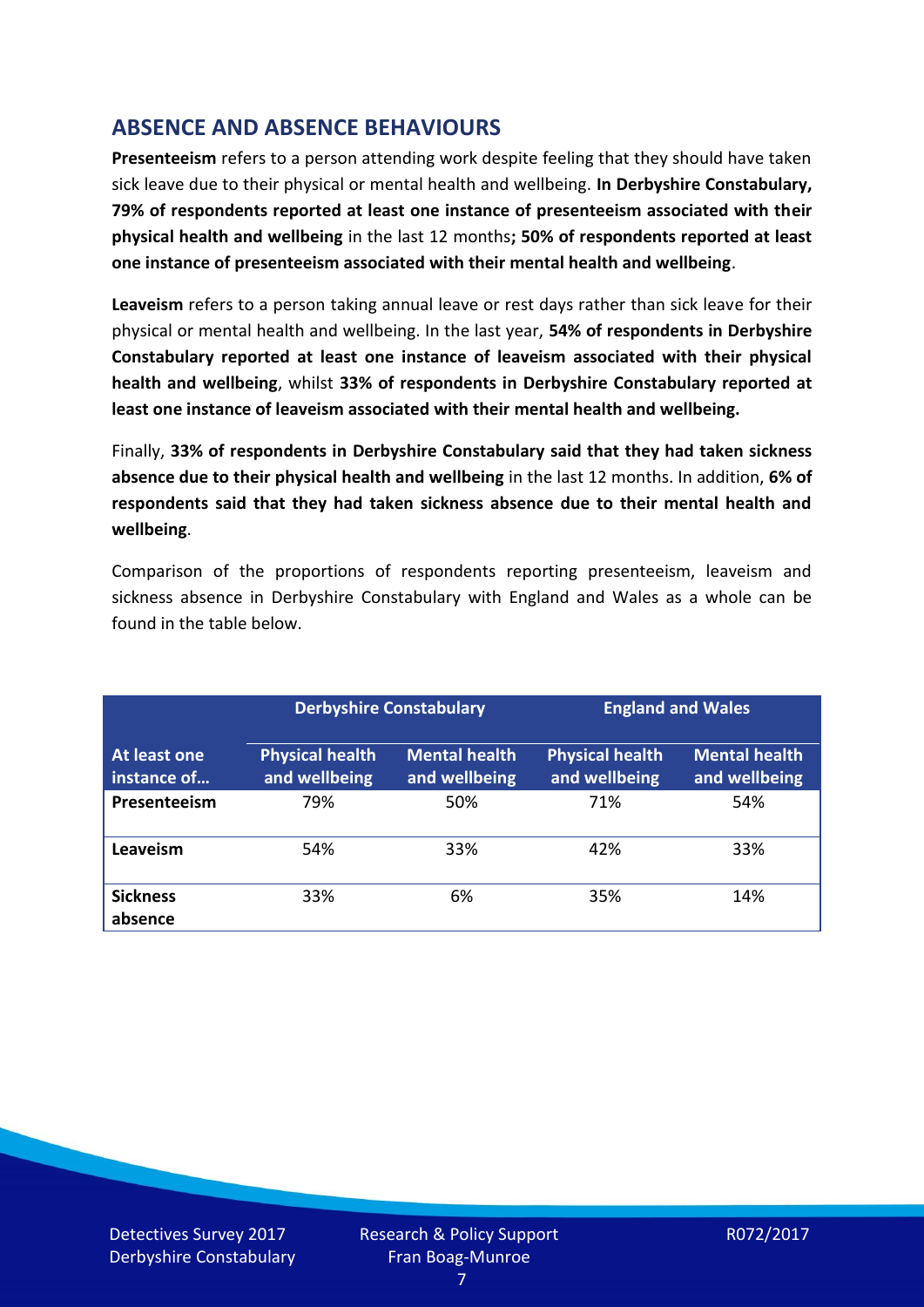#### **VIEWS ABOUT THE JOB**

**77% of respondents in Derbyshire Constabulary felt that the role of the detective was seen as less valuable to the force than it used to be.** This compares with 85% of detectives in England and Wales as a whole who said that they felt the role of the detective was now less valuable.

Respondents in Derbyshire Constabulary were less likely to be dissatisfied than satisfied with their jobs, with **31% of respondents saying that they were dissatisfied and 44% of respondents saying that they were satisfied**. In comparison, 36% of detectives in England and Wales as a whole said that they were dissatisfied with their jobs, whilst 45% of respondents said that they were satisfied.

In addition, **the proportion of respondents in Derbyshire Constabulary who said that they were dissatisfied with their job has increased since 2015**, when 17% of respondents reported job dissatisfaction.



Detectives Survey 2017 Derbyshire Constabulary Research & Policy Support Fran Boag-Munroe

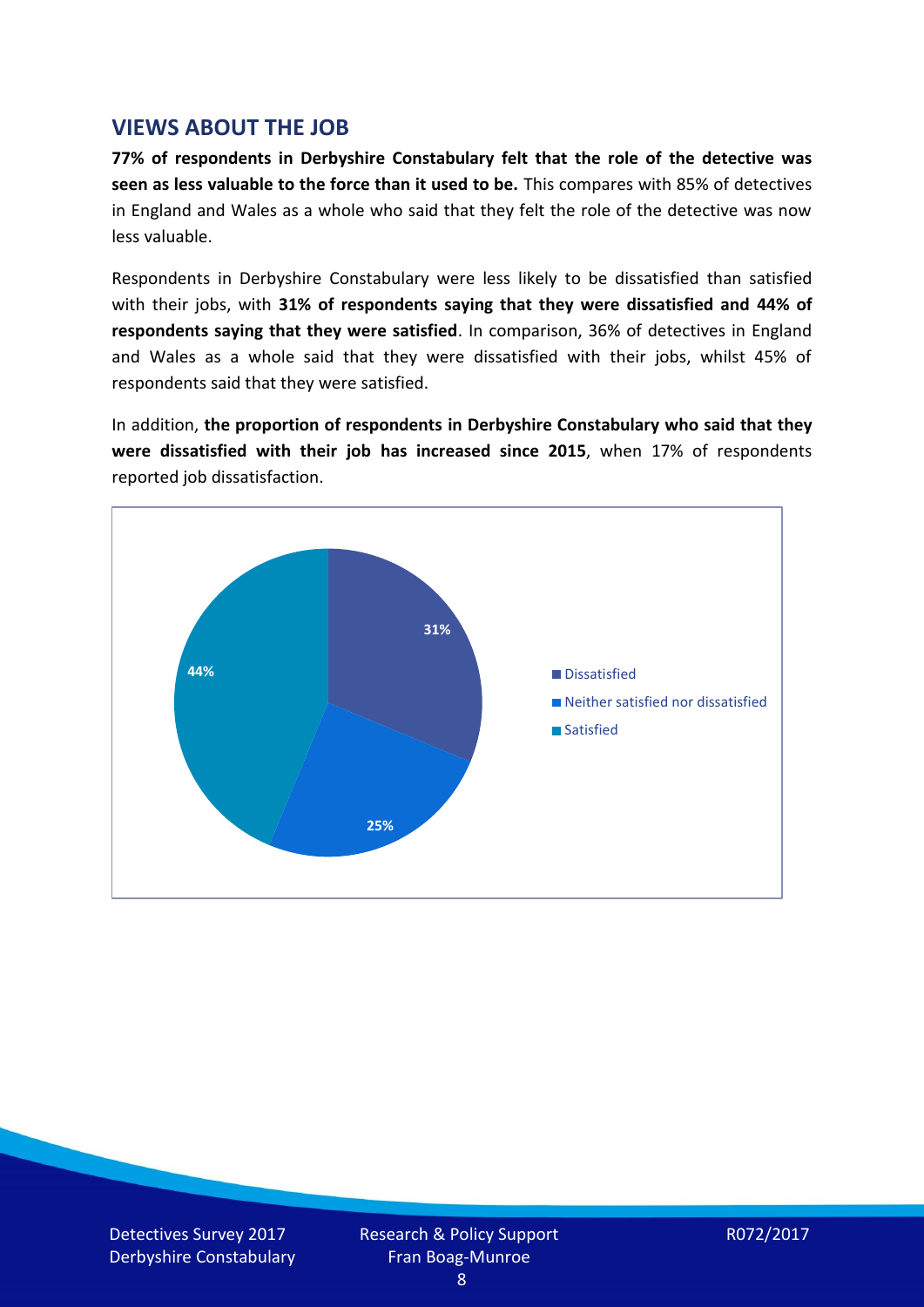## **TRAINING AND CONTINUOUS PROFESSIONAL DEVELOPMENT**

**60% of respondents in Derbyshire Constabulary said that they had difficulties securing specific training opportunities**. This has increased since 2015, when 50% of respondents in Derbyshire Constabulary reported difficulties securing specific training opportunities.

The proportion of respondents in Derbyshire Constabulary who said that they had difficulties securing training opportunities is higher than the national average, where this year 51% of detectives said that they had difficulties securing training.

In addition, **42% of respondents in Derbyshire Constabulary said that they were rarely given enough time to stay up-to-date with the latest developments in their area of work**. This compares to 56% of respondents in England and Wales as a whole. This proportion is higher than in 2015, when 17% of respondents in Derbyshire Constabulary said that they rarely had enough time to keep up-to-date with the latest developments.

| Are you given enough time<br>to stay up-to-date with the<br>latest developments in your<br>area of work? | <b>Derbyshire Constabulary</b> | <b>England and Wales</b> |
|----------------------------------------------------------------------------------------------------------|--------------------------------|--------------------------|
| <b>Rarely</b>                                                                                            | 42%                            | 56%                      |
| <b>Sometimes</b>                                                                                         | 52%                            | 41%                      |
| <b>Always</b>                                                                                            | 6%                             | 4%                       |

A list of reasons why respondents in Derbyshire Constabulary said that they were not able to stay up-to-date with the latest developments in their field can been found in the table below.

| It is difficult to stay up-to-date with the latest developments<br>in my field because          | <b>Derbyshire</b><br><b>Constabulary</b> | <b>England</b><br>and Wales |
|-------------------------------------------------------------------------------------------------|------------------------------------------|-----------------------------|
| I have too many competing priorities                                                            | 81%                                      | 79%                         |
| There is no time set aside by my management for study                                           | 77%                                      | 76%                         |
| There are not enough officers to cover my day-to-day work<br>for me to attend relevant training | 77%                                      | 76%                         |
| My workload is too high                                                                         | 66%                                      | 76%                         |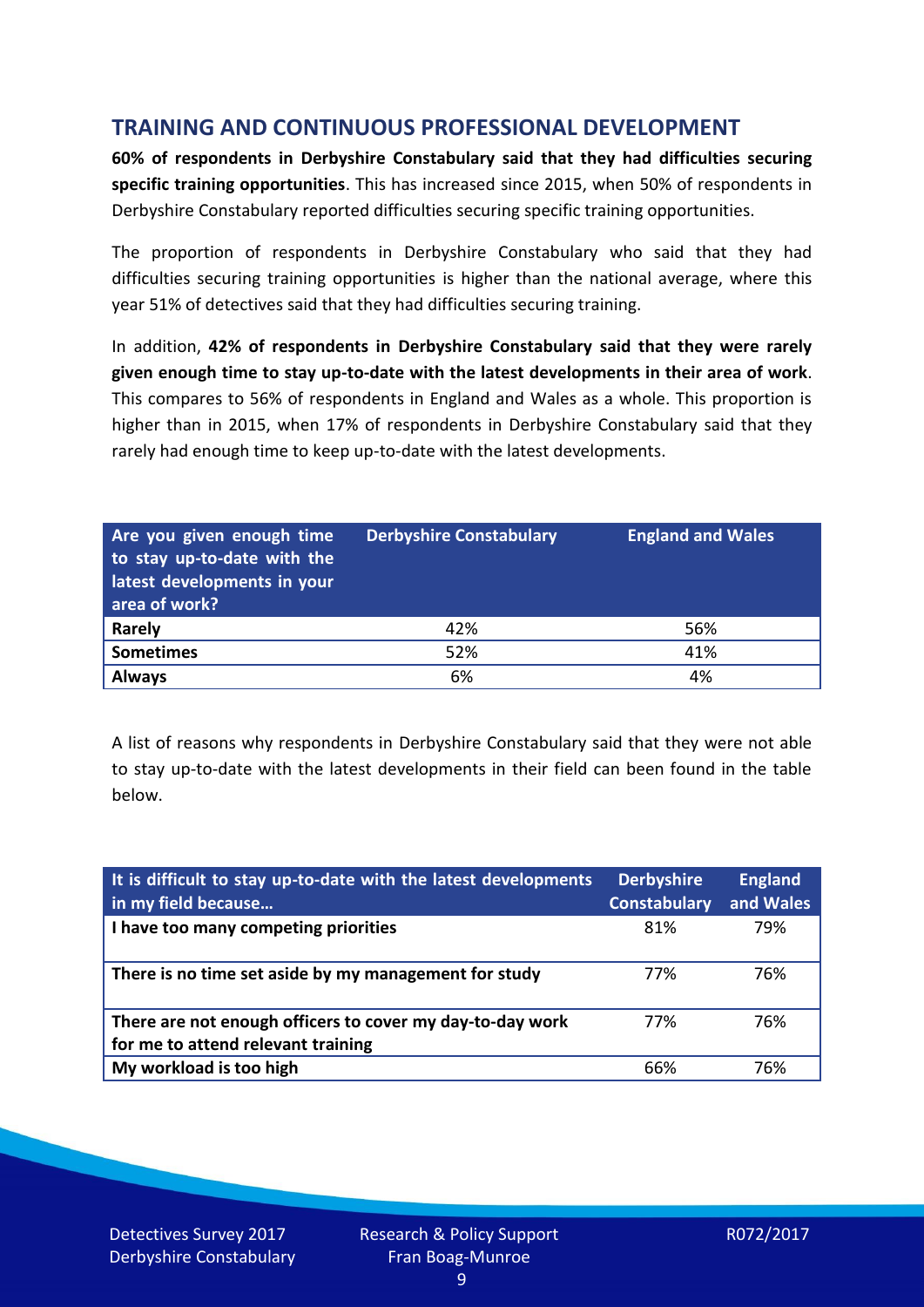| I have too many other commitments                                                        | 83% | 75% |
|------------------------------------------------------------------------------------------|-----|-----|
| The online learning package provided by NCALT is poorly<br>delivered                     | 67% | 73% |
| There are not enough formal training days                                                | 73% | 72% |
| I am too tired at the end of the day                                                     | 67% | 71% |
| Access to knowledge management systems that help<br>communicate new developments is poor | 31% | 51% |
| There is a lack of training staff                                                        | 38% | 46% |
| There is no appropriate training available                                               | 40% | 44% |

## **ATTRACTION AND RETENTION**

**27% of respondents in Derbyshire Constabulary said that they would not change their career path, whilst 6% couldn't think of any job they would prefer**. 17% of respondents said that they would like to change their posting but remain a police officer.

In comparison, 4% of respondents in Derbyshire Constabulary said that they would like to change jobs and stop being a police officer, 35% said that they would take any other job but with similar earnings and benefits, and 10% would quit immediately if they could find something else to do.

**The proportion of respondents in Derbyshire Constabulary who said that they would quit immediately if they could find something else to do has increased since 2015**, when 0% of respondents said that they would quit immediately if they could.

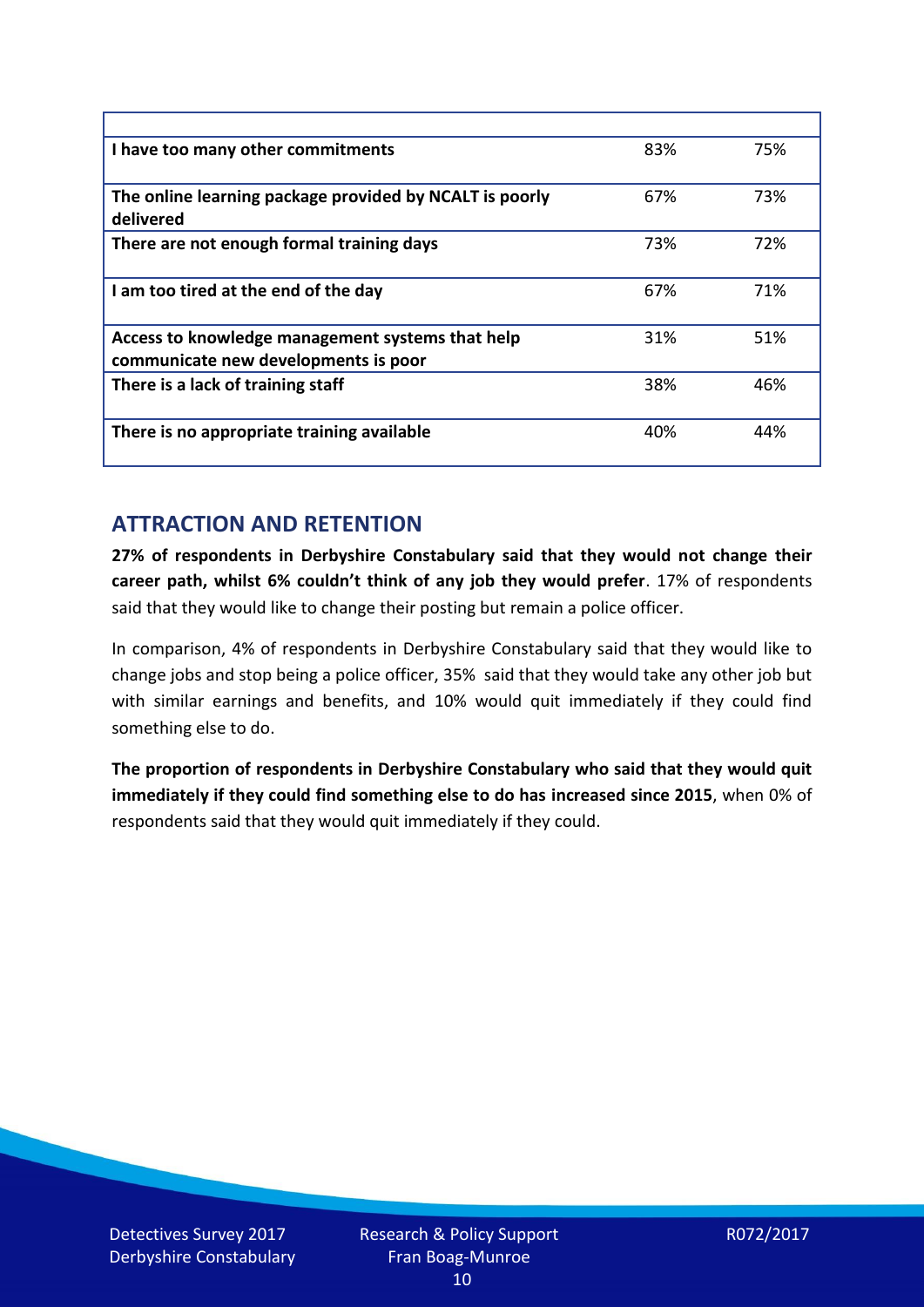|                               | <b>Derbyshire Constabulary</b> | <b>England and Wales</b> |
|-------------------------------|--------------------------------|--------------------------|
| I would not change my         | 27%                            | 22%                      |
| career path                   |                                |                          |
| I can't think of any job I    | 6%                             | 14%                      |
| would prefer                  |                                |                          |
| I would like to change my     | 17%                            | 14%                      |
| posting but remain a police   |                                |                          |
| officer                       |                                |                          |
| I would like to change my     | 4%                             | 14%                      |
| job and stop being a police   |                                |                          |
| officer                       |                                |                          |
| I would take almost any       | 35%                            | 26%                      |
| other job with similar        |                                |                          |
| earnings and benefits         |                                |                          |
| I would quit immediately if I | 10%                            | 10%                      |
| could find something else to  |                                |                          |
| do                            |                                |                          |